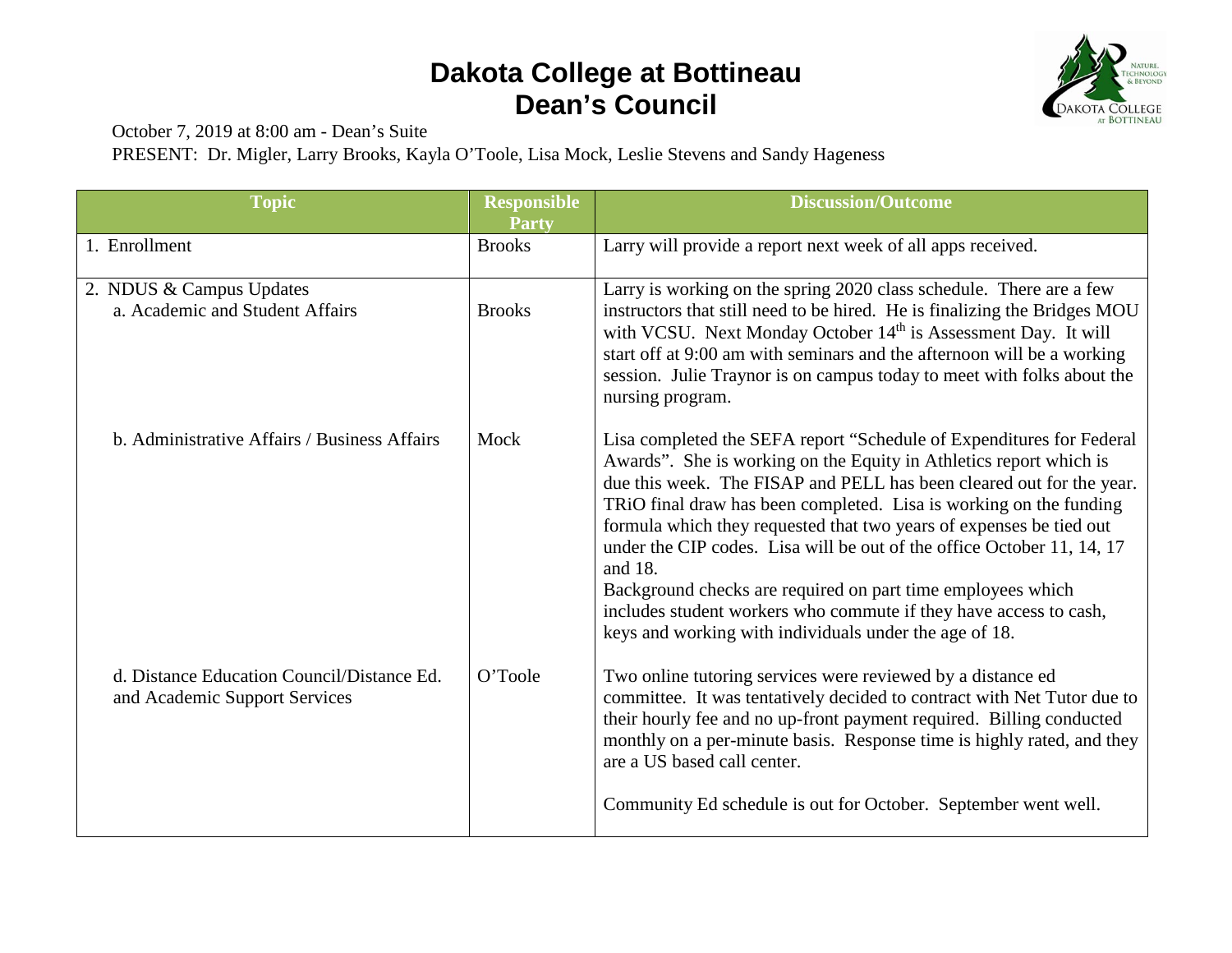## **Dakota College at Bottineau Dean's Council**



|                                         |                | There are 335 dual credit students registered this fall. Kayla is working<br>online student identification and she has several new courses developed<br>she is reviewing. She continues to meet with the Faculty Qualifications<br>committee to review faculty status.<br>She attended NCEC meeting last week where they reviewed their<br>strategic plan and budget. She will be attending the ND Fall<br>educational Conference on Wednesday in Bismarck. As Chamber<br>President, tomorrow morning Kayla is sitting in on the Coffee with the<br>Chamber. Dr. Migler and Larry asked that she let the new Chamber<br>director know about the spring scholarship banquet and request it to be<br>scheduled for May 4 <sup>th</sup> . |
|-----------------------------------------|----------------|----------------------------------------------------------------------------------------------------------------------------------------------------------------------------------------------------------------------------------------------------------------------------------------------------------------------------------------------------------------------------------------------------------------------------------------------------------------------------------------------------------------------------------------------------------------------------------------------------------------------------------------------------------------------------------------------------------------------------------------|
| e. Public Affairs Council               | Hageness       | The Marketing Committee will meet tomorrow to review the proposals<br>requested for consulting. Two were received. A new contract with the<br>local radio station is being negotiated to include the Minot area.<br>Several news releases went out last week with 2-3 scheduled for this<br>week. Michelle will be on the radio Wednesday to share weekly<br>homecoming activities.                                                                                                                                                                                                                                                                                                                                                    |
| f. Chancellor's Cabinet / Dean's Update | Migler         | Chancellor's Cabinet meeting this week. Report with enrollment<br>numbers across the system was discussed. Had two students last week<br>that received notification of an administrative drop due to non-payment<br>on the account as per policy in the student handbook. Wording was                                                                                                                                                                                                                                                                                                                                                                                                                                                  |
| g. Foundation Update                    | <b>Stevens</b> | reviewed and will be updated in the catalog to clarify process.<br>Leslie reported that Evergreen was up slightly this year.<br>There are 87 RSVP's for the Alumni Awards this Friday evening.<br>Next week there will be several meetings with the Logrollers and also<br>regarding the capital campaign roll-out.<br>Leslie shared that she is re-focusing the Foundation. Rather than<br>holding so many events, she is looking at ways to increase engagement<br>through the Alumni and find other ways to give back. Endowment<br>letters and the magazine have a new look. They concentrate more on                                                                                                                              |